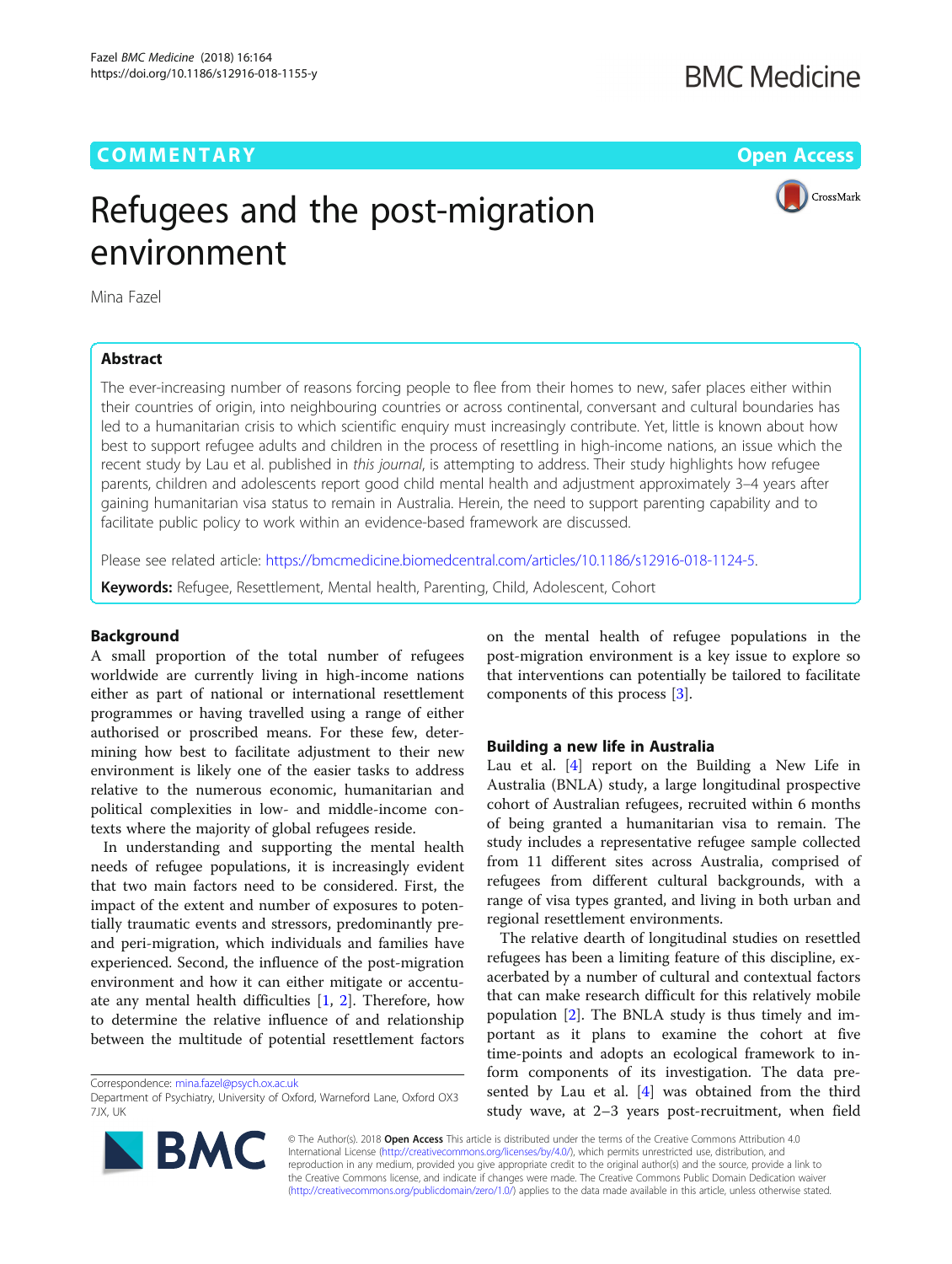<span id="page-1-0"></span>workers conducted interviews during home visits, mostly in native languages. The data reported was from 426 adults who identified as primary caregivers of children (from a sample of almost 2000 adults) and 694 children and adolescents, with adolescents preferentially sampled so as to maximise those that could complete self-report measures [4]. The study obtained impressive findings, including both parents and adolescents reporting that children and adolescents were adjusting well in their new environment and, in some areas, with better adjustment than expected compared to age-matched Australian norms. Further, high levels of parent- and self-reported academic achievement, physical activity in boys, and involvement in extracurricular activities were reported, although increased peer problems at younger ages and an increase in emotional problems for older adolescent girls were also observed according to Strengths and Difficulties Questionnaire data [4].

There are two areas, of the many different findings, that are important to highlight. First is the welcome focus on the parental role and some of the difficulties that can be encountered for refugee parents moving to a new environment. These difficulties lie in the needs to support their own mental health, the challenges of adapting to a new parental role in a different cultural context to which their children might adjust and adopt more readily, and finally being able to provide for the socioeconomic necessities of their family [2]. Given how crucial parenting is, finding ways to prevent mental health problems cascading across generations and to address the cluster of adversities that can affect family wellbeing is likely to be an important arena of intervention. This study asked parents about their parenting and reported how a measure of harshness was associated with poorer child outcomes. Difficulties in parenting in the post-migration context have been reported in both qualitative and quantitative studies with, for example, economic hardship forcing adaptation strategies that impair positive parent–child interactions as well as parental psychological distress contributing to harsh parenting [[5\]](#page-2-0). There have been intervention studies to support refugee families, for example, by demonstrating improvements in positive-parenting practices [2, [6\]](#page-2-0); these need to be further conceptualised and developed.

Second, is the importance of developing a robust evidence-base to inform and influence public policy, especially for refugees and victims of organised violence, where it seems that many governments are adopting harsher social policies that can prove detrimental to mental health. The study by Lau et al. [4] reports on a group who have been relatively supported in their immigration journey, having been granted a humanitarian visa, often within their first year in Australia. Their adjustment outcomes, as reported in the BNLA study, are highly positive, mirroring other studies where forced migrants, when they feel safe and supported in the post-migration environment, have high functional outcomes [[7](#page-2-0)]. Additionally, the BNLA study was undertaken by both the Australian Government Department of Social Services and the Australian Institute of Family Studies, showing that ensuring a collaborative approach and trying to embed such studies, at the outset, within the relevant government agencies will increase the likelihood that any findings of relevance to public policy are appreciated, disseminated and implemented early on by the pertinent agencies.

#### Conclusions

Lau et al.'s study  $[4]$  represents an important shift in the assessment of the mental health of forcibly displaced populations. The authors assessed the post-migration influences on outcomes and will hopefully inspire further studies to encapsulate more of the myriad and multifaceted components that can mitigate risks and support mental health and successful resettlement [\[8](#page-2-0)]. Supplementary studies that start as early as possible in the migration journey and include all possible migration routes and outcomes to reflect the scope of forced migration experiences are needed. Increased utilisation of mixed methods of enquiry and including involvement of the refugee voice in the hypotheses and process of investigation will continue to enhance our understanding of this field. How host-population interventions might support refugees remains unknown; however, there is reason for optimism as resettlement outcomes for communities can be enhanced. It is a human rights imperative that this is now realised.

#### Authors' contributions

The author read and approved the final manuscript.

#### Competing interests

The author declares that she has no competing interests.

#### Publisher's Note

Springer Nature remains neutral with regard to jurisdictional claims in published maps and institutional affiliations.

#### Received: 3 August 2018 Accepted: 15 August 2018 Published online: 04 September 2018

#### References

- 1. Miller KE, Rasmussen A. War exposure, daily stressors, and mental health in conflict and post-conflict settings: bridging the divide between traumafocused and psychosocial frameworks. Soc Sci Med. 2010;70:7–16.
- 2. Fazel M, Betancourt T. Preventive mental health interventions for refugee children in high-income settings: a narrative review. Lancet Child Adolesc Health. 2018;2(2):121–32.
- 3. Patel N, Kellezi B, Williams AC. Psychological, social and welfare interventions for psychological health and well-being of torture survivors. Cochrane Database Syst Rev. 2014;11:CD009317.
- 4. Lau W, Silove D, Edwards B, Forbes D, Bryant R, McFarlane A, Hadzi-Pavlovic D, Steel Z, Nickerson A, Van Hooff M, Felmingham K, Cowlishaw S, Alkemade N, Kartal D, O'Donnell M. Adjustment of refugee children and adolescents in